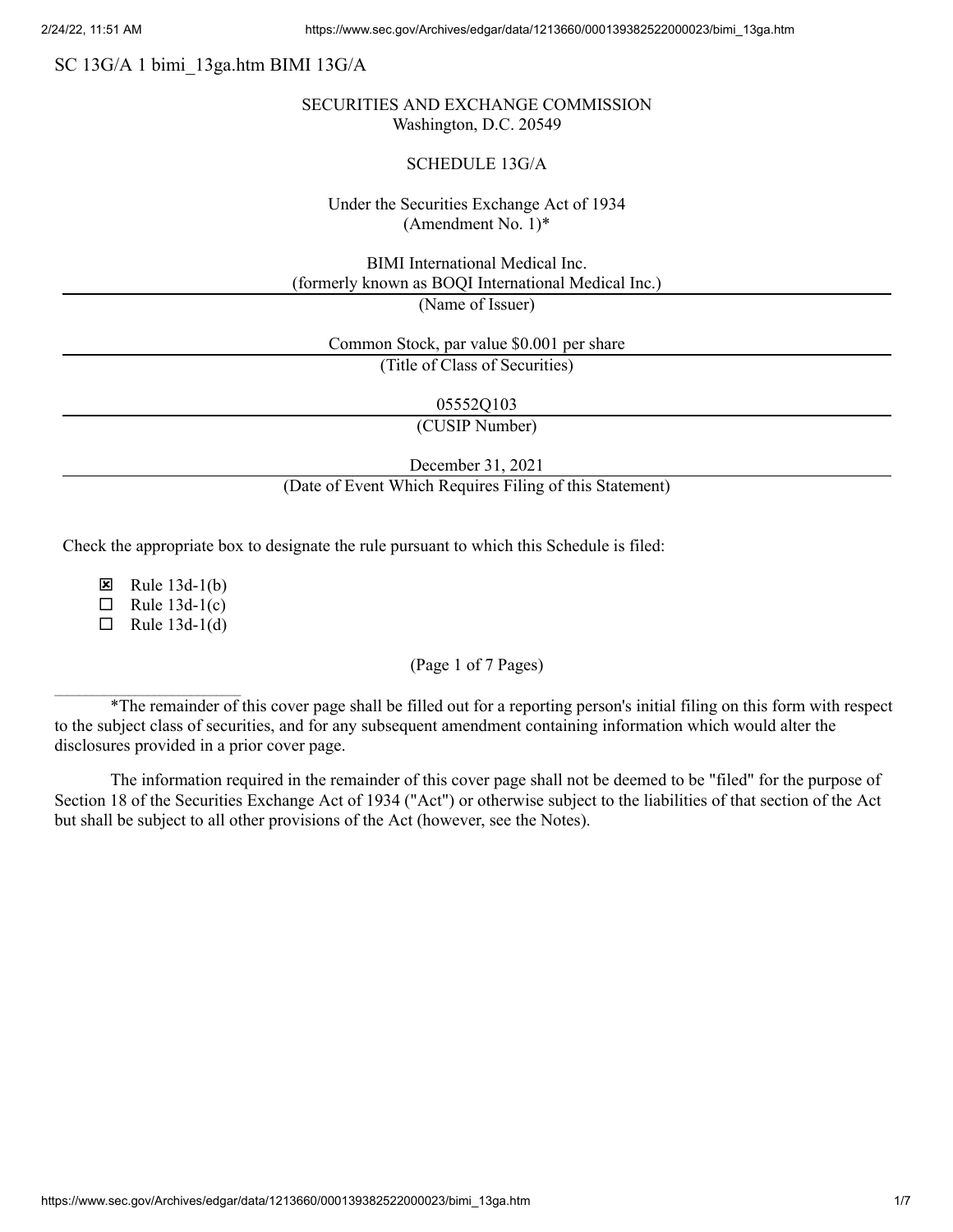| 1                                                                                                                              | <b>NAME OF REPORTING PERSON</b><br>Hudson Bay Capital Management LP                              |                                                                |  |  |
|--------------------------------------------------------------------------------------------------------------------------------|--------------------------------------------------------------------------------------------------|----------------------------------------------------------------|--|--|
| $\overline{2}$                                                                                                                 | CHECK THE APPROPRIATE BOX IF A MEMBER OF A GROUP                                                 | (a) $\Box$<br>(b)                                              |  |  |
| 3                                                                                                                              | <b>SEC USE ONLY</b>                                                                              |                                                                |  |  |
| 4                                                                                                                              | CITIZENSHIP OR PLACE OF ORGANIZATION<br><b>State of Delaware</b>                                 |                                                                |  |  |
| <b>NUMBER OF</b><br><b>SHARES</b><br><b>BENEFICIALLY</b><br><b>OWNED BY</b><br><b>EACH</b><br><b>REPORTING</b><br>PERSON WITH: |                                                                                                  | <b>SOLE VOTING POWER</b><br>$\theta$                           |  |  |
|                                                                                                                                | h                                                                                                | <b>SHARED VOTING POWER</b><br>1,950,000 shares of Common Stock |  |  |
|                                                                                                                                |                                                                                                  | SOLE DISPOSITIVE POWER<br>$\boldsymbol{0}$                     |  |  |
|                                                                                                                                | 8                                                                                                | SHARED DISPOSITIVE POWER<br>1,950,000 shares of Common Stock   |  |  |
| $\mathbf 0$                                                                                                                    | AGGREGATE AMOUNT BENEFICIALLY OWNED BY EACH REPORTING PERSON<br>1,950,000 shares of Common Stock |                                                                |  |  |
| 10                                                                                                                             | CHECK BOX IF THE AGGREGATE AMOUNT IN ROW (9) EXCLUDES CERTAIN SHARES                             |                                                                |  |  |
| 11                                                                                                                             | PERCENT OF CLASS REPRESENTED BY AMOUNT IN ROW (9)<br>5.33%                                       |                                                                |  |  |
| 12                                                                                                                             | TYPE OF REPORTING PERSON<br>PN                                                                   |                                                                |  |  |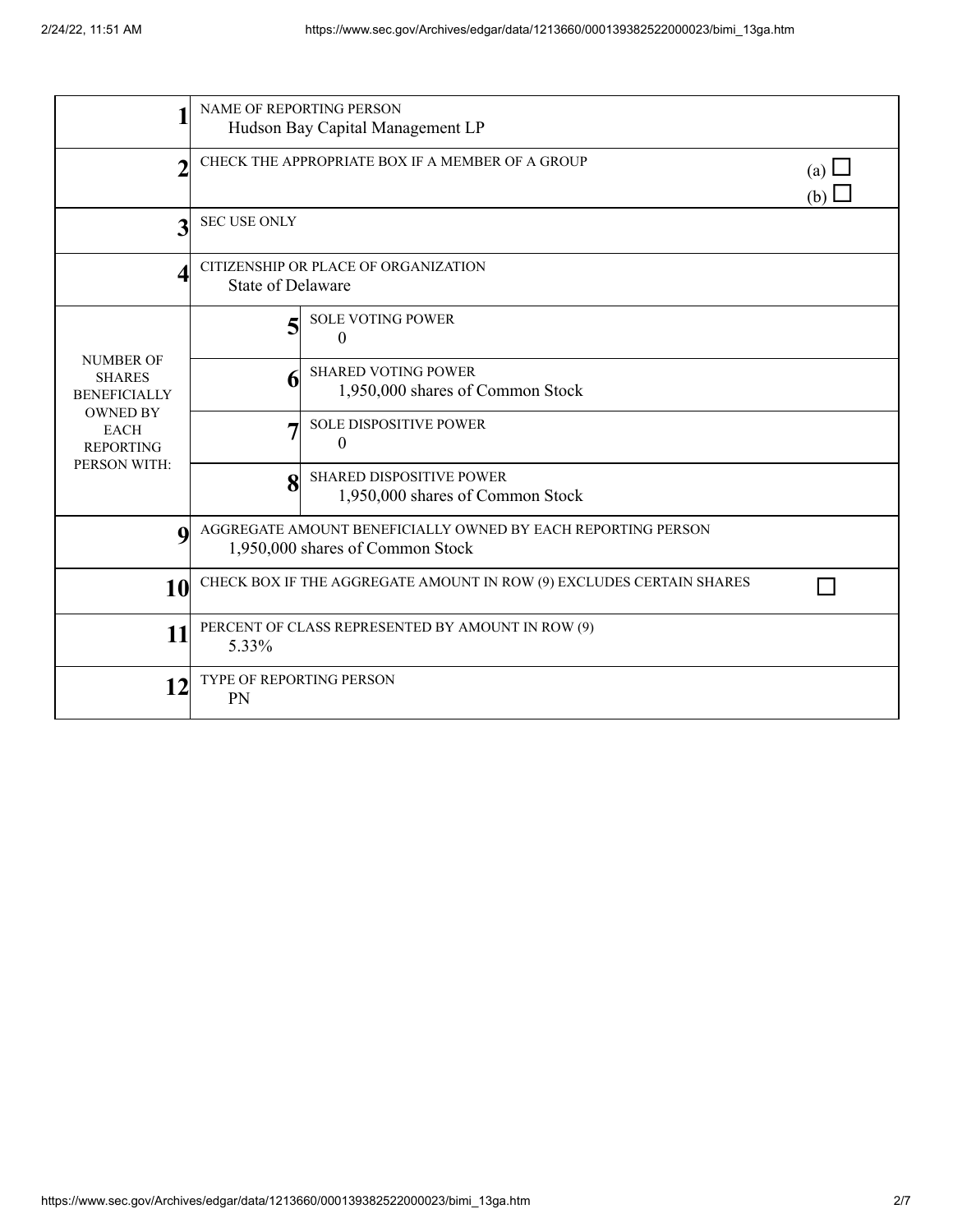|                                                                                                                                | <b>NAME OF REPORTING PERSON</b>                                                                  |                                                                     |  |  |
|--------------------------------------------------------------------------------------------------------------------------------|--------------------------------------------------------------------------------------------------|---------------------------------------------------------------------|--|--|
|                                                                                                                                | Sander Gerber                                                                                    |                                                                     |  |  |
| $\overline{2}$                                                                                                                 | CHECK THE APPROPRIATE BOX IF A MEMBER OF A GROUP                                                 | (a) $\Box$<br>(b)                                                   |  |  |
| 3                                                                                                                              | <b>SEC USE ONLY</b>                                                                              |                                                                     |  |  |
| Δ                                                                                                                              | CITIZENSHIP OR PLACE OF ORGANIZATION<br><b>United States</b>                                     |                                                                     |  |  |
| <b>NUMBER OF</b><br><b>SHARES</b><br><b>BENEFICIALLY</b><br><b>OWNED BY</b><br><b>EACH</b><br><b>REPORTING</b><br>PERSON WITH: | 5                                                                                                | <b>SOLE VOTING POWER</b><br>$\Omega$                                |  |  |
|                                                                                                                                |                                                                                                  | <b>SHARED VOTING POWER</b><br>1,950,000 shares of Common Stock      |  |  |
|                                                                                                                                |                                                                                                  | <b>SOLE DISPOSITIVE POWER</b><br>$\boldsymbol{0}$                   |  |  |
|                                                                                                                                | 8                                                                                                | <b>SHARED DISPOSITIVE POWER</b><br>1,950,000 shares of Common Stock |  |  |
| $\bf{Q}$                                                                                                                       | AGGREGATE AMOUNT BENEFICIALLY OWNED BY EACH REPORTING PERSON<br>1,950,000 shares of Common Stock |                                                                     |  |  |
| 10                                                                                                                             | CHECK BOX IF THE AGGREGATE AMOUNT IN ROW (9) EXCLUDES CERTAIN SHARES                             |                                                                     |  |  |
| 11                                                                                                                             | PERCENT OF CLASS REPRESENTED BY AMOUNT IN ROW (9)<br>5.33%                                       |                                                                     |  |  |
| 12                                                                                                                             | <b>TYPE OF REPORTING PERSON</b><br>IN                                                            |                                                                     |  |  |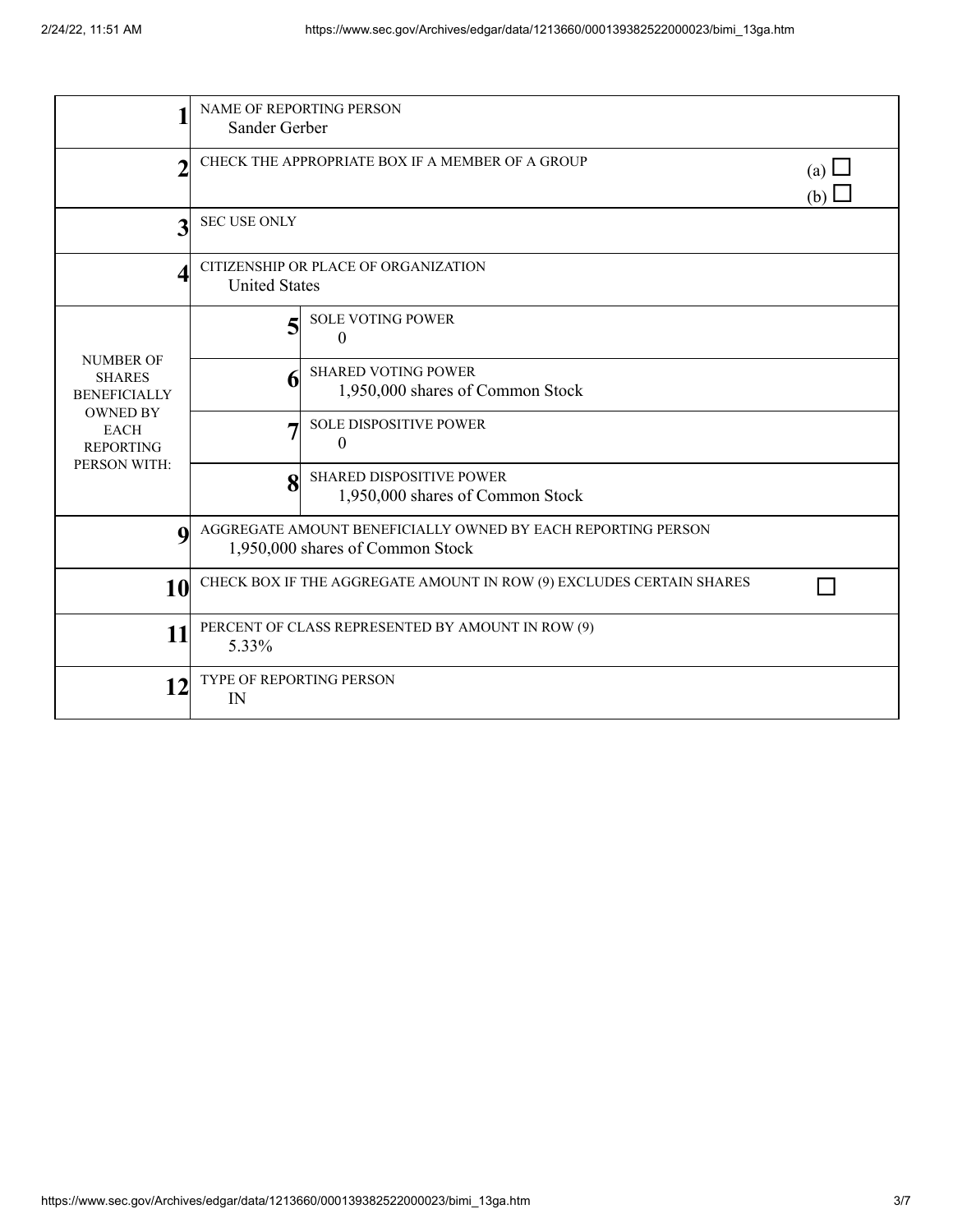### **Item 1(a). NAME OF ISSUER:**

The name of the issuer is BIMI International Medical Inc. (formerly known as BOQI International Medical Inc.), a Delaware corporation (the "Company").

### **Item 1(b). ADDRESS OF ISSUER'S PRINCIPAL EXECUTIVE OFFICES:**

The Company's principal executive offices are located at 9th Floor, Building 2, Chongqing Corporation Avenue, Yuzhong District, Chongqing, P. R. China, 116000.

#### **Item 2(a). NAME OF PERSON FILING:**

This statement is filed by Hudson Bay Capital Management LP (the "Investment Manager") and Mr. Sander Gerber ("Mr. Gerber"), who are collectively referred to herein as "Reporting Persons."

#### **Item 2(b). ADDRESS OF PRINCIPAL BUSINESS OFFICE OR, IF NONE, RESIDENCE:**

The address of the business office of each of the Reporting Persons is 28 Havemeyer Place, 2nd Floor, Greenwich, Connecticut 06830.

#### **Item 2(c). CITIZENSHIP:**

The Investment Manager is a Delaware limited partnership. Mr. Gerber is a United States citizen.

## **Item 2(d). TITLE OF CLASS OF SECURITIES:**

Common Stock, par value \$0.001 per share (the "Common Stock").

#### **Item 2(e). CUSIP NUMBER:**

05552Q103

## **Item 3. IF THIS STATEMENT IS FILED PURSUANT TO RULES 13d-1(b) OR 13d-2(b) OR (c), CHECK WHETHER THE PERSON FILING IS A:**

- (a)  $\Box$  Broker or dealer registered under Section 15 of the Act (15 U.S.C. 780);
- (b)  $\Box$  Bank as defined in Section 3(a)(6) of the Act (15 U.S.C. 78c);
- (c)  $\Box$  Insurance company as defined in Section 3(a)(19) of the Act (15 U.S.C. 78c);
- (d) ¨ Investment company registered under Section 8 of the Investment Company Act of 1940 (15 U.S.C. 80a-8);
- (e)  $\qquad \qquad \boxtimes$  Investment adviser in accordance with Rule 13d-1(b)(1)(ii)(E);
- (f)  $\square$  Employee benefit plan or endowment fund in accordance with Rule  $13d-1(b)(1)(ii)(F)$ ;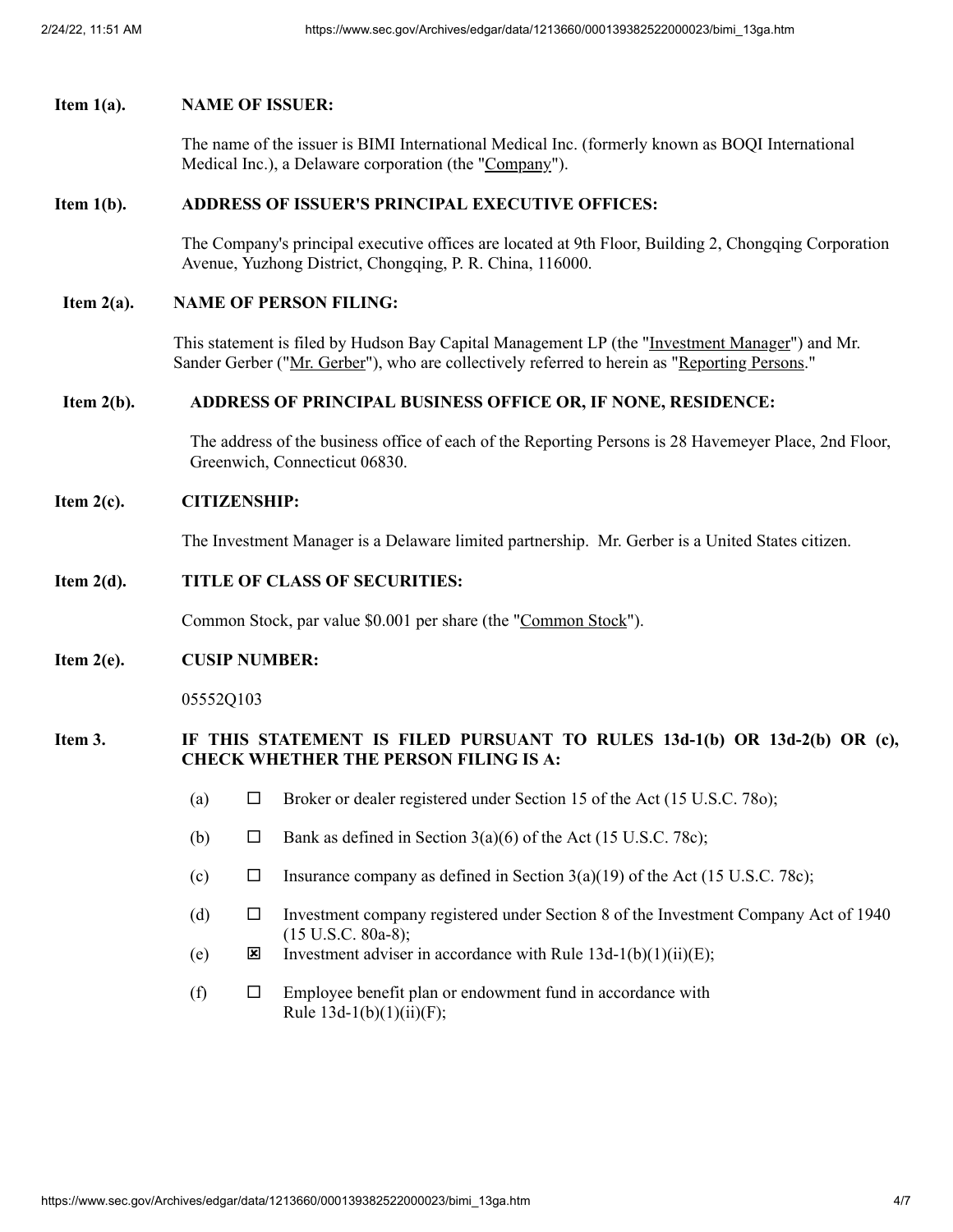- $(g)$  **E** Parent holding company or control person in accordance with Rule  $13d-1(b)(1)(ii)(G);$
- (h)  $\Box$  Savings association as defined in Section 3(b) of the Federal Deposit Insurance Act (12) U.S.C. 1813);
- $(i)$   $\square$  Church plan that is excluded from the definition of an investment company under Section 3(c)(14) of the Investment Company Act (15 U.S.C. 80a-3);
- (j)  $\Box$  Non-U.S. institution in accordance with Rule 13d-1(b)(1)(ii)(J);
- (k)  $\Box$  Group, in accordance with Rule 13d-1(b)(1)(ii)(K).

If filing as a non-U.S. institution in accordance with Rule  $13d-1(b)(1)(ii)(J)$ , please specify the type of institution:

### **Item 4. OWNERSHIP**

The information required by Items  $4(a) - (c)$  is set forth in Rows  $(5) - (11)$  of the cover page for each Reporting Person hereto and is incorporated herein by reference for each such Reporting Person.

The percentages used in this Schedule 13G are calculated based upon 36,566,651 shares of Common Stock outstanding as of November 15, 2020, as reported in the Company's Quarterly Report on Form 10-Q for the quarterly period ended September 30, 2021 filed with the Securities and Exchange Commission on November 15, 2021.

The Investment Manager serves as the investment manager to Hudson Bay Master Fund Ltd., in whose name the reported shares of Common Stock are held. As such, the Investment Manager may be deemed to be the beneficial owner of all shares of Common Stock held by Hudson Bay Master Fund Ltd. Mr. Gerber serves as the managing member of Hudson Bay Capital GP LLC, which is the general partner of the Investment Manager. Mr. Gerber disclaims beneficial ownership of these securities.

# **Item 5. OWNERSHIP OF FIVE PERCENT OR LESS OF A CLASS.**

Not applicable.

#### **Item 6. OWNERSHIP OF MORE THAN FIVE PERCENT ON BEHALF OF ANOTHER PERSON.**

See Item 4.

# **Item 7. IDENTIFICATION AND CLASSIFICATION OF THE SUBSIDIARY WHICH ACQUIRED THE SECURITY BEING REPORTED ON BY THE PARENT HOLDING COMPANY.**

Not applicable.

## **Item 8. IDENTIFICATION AND CLASSIFICATION OF MEMBERS OF THE GROUP.**

Not applicable.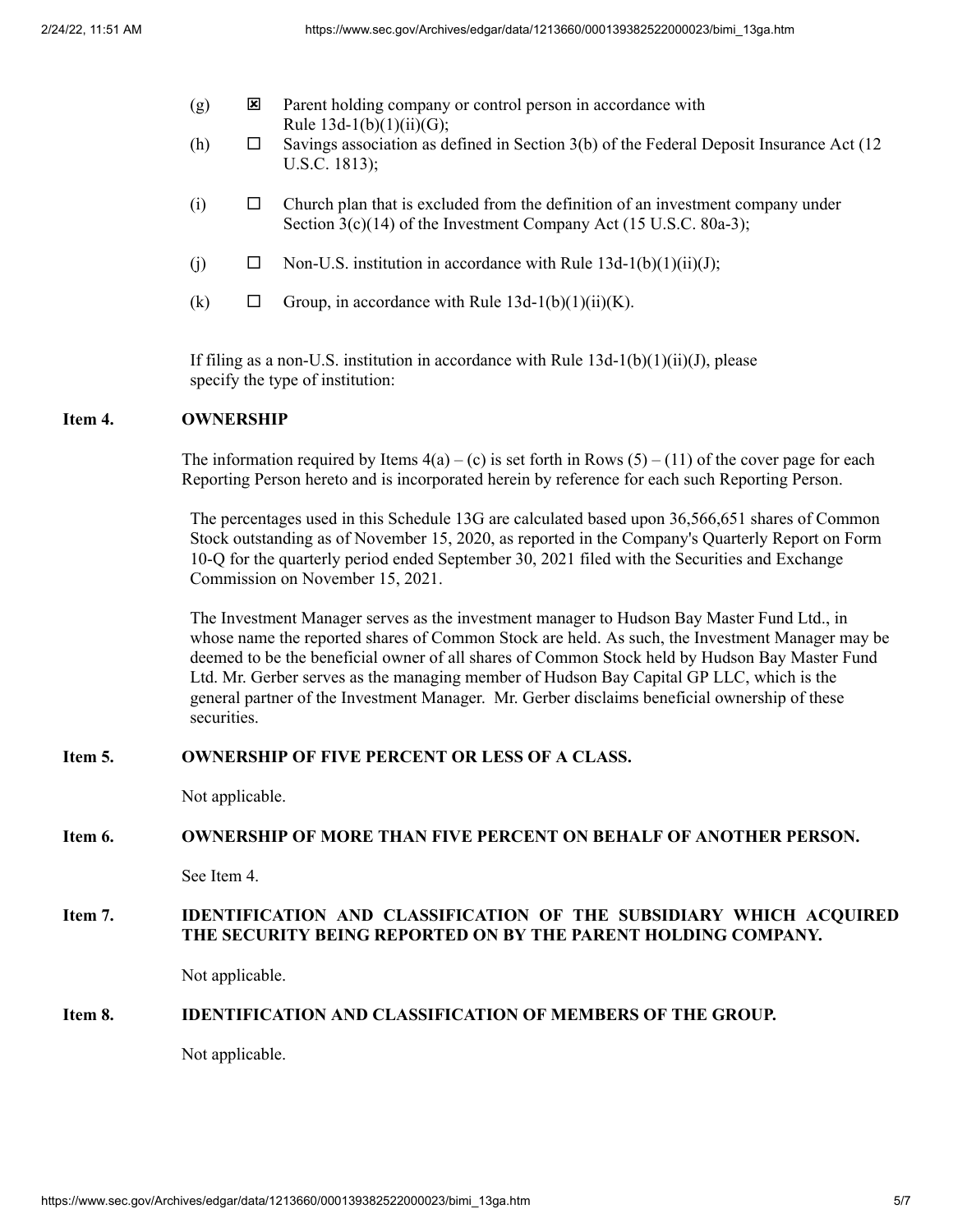## **Item 9. NOTICE OF DISSOLUTION OF GROUP.**

Not applicable.

## **Item 10. CERTIFICATION.**

Each of the Reporting Persons hereby makes the following certification:

By signing below each Reporting Person certifies that, to the best of his or its knowledge and belief, the securities referred to above were acquired and are held in the ordinary course of business and were not acquired and are not held for the purpose of or with the effect of changing or influencing the control of the issuer of the securities and were not acquired and are not held in connection with or as a participant in any transaction having that purpose or effect.